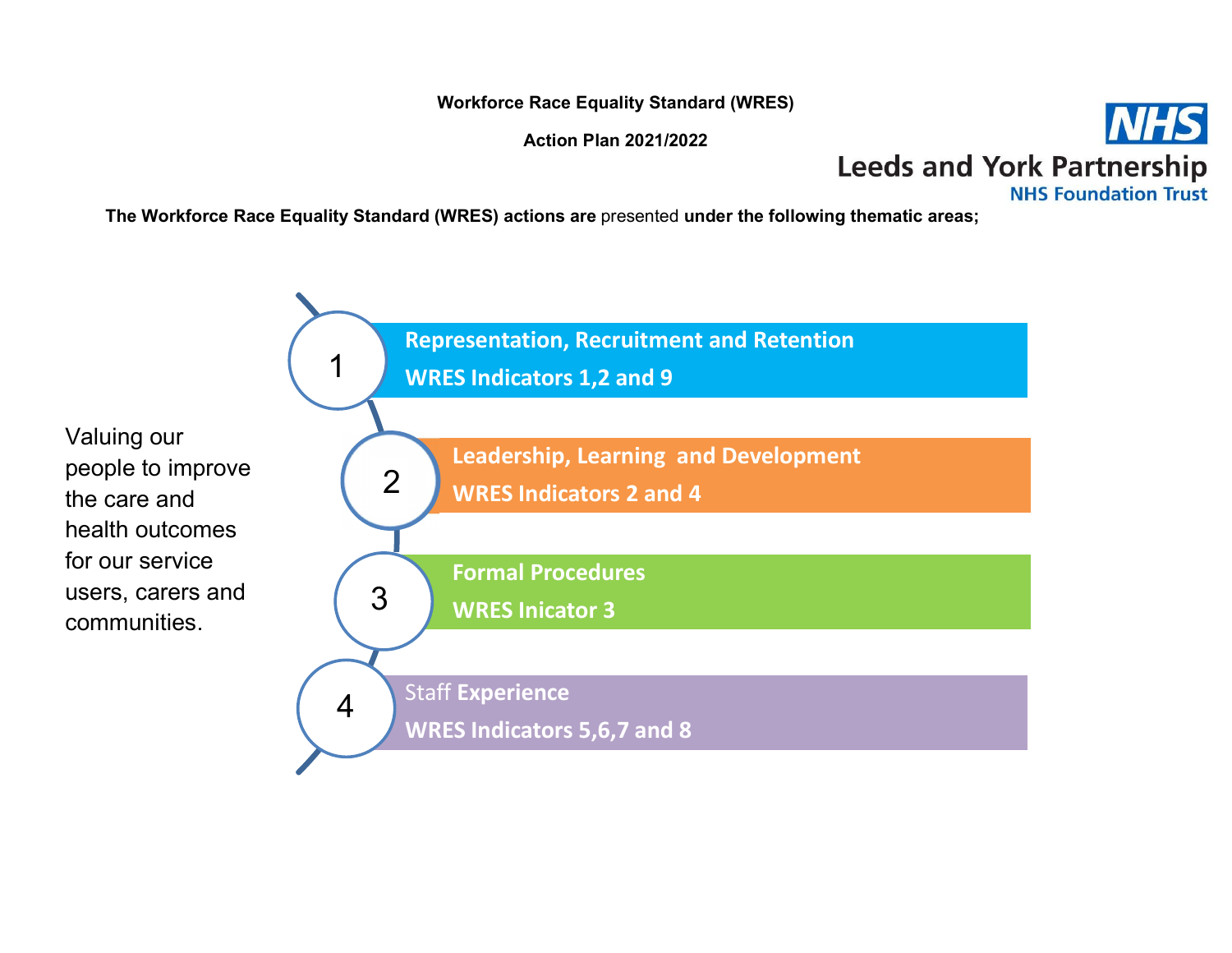## Workforce Race Equality Standard (WRES) Indicators

The WRES is comprised of nine indicators and further details of the indicators and required breakdown are as follows:

## Workforce indicators - for each of these four workforce indicators, compare the data for white and BME staff

1. Percentage of staff in each of the AfC Bands 1-9 or Medical and Dental subgroups and VSM (including executive Board members) compared with the percentage of staff in the overall workforce disaggregated by:

- Non-Clinical staff
- Clinical staff of which
- Non-Medical staff
- Medical and Dental staff
- 2. Relative likelihood of staff being appointed from shortlisting across all posts.
- 3. Relative likelihood of staff entering the formal disciplinary process, as measured by entry into a formal disciplinary investigation.
- 4. Relative likelihood of staff accessing non-mandatory training and CPD.

## National NHS Staff Survey indicators (or equivalent) - for each of the four staff survey indicators, compare the outcomes of the responses for white and BME staff.

- 5. Percentage of staff experiencing harassment, bullying or abuse from patients, relatives or the public in last 12 months.
- 6. Percentage of staff experiencing harassment, bullying or abuse from staff in last 12 months.
- 7. Percentage believing that trust provides equal opportunities for career progression or promotion.
- 8. In the last 12 months have you personally experienced discrimination at work from Manager/team leader or other colleagues.
- 9. Percentage difference between the organisations' Board membership and its overall workforce disaggregated:
	- By voting membership of the Board and by Executive membership of the Board.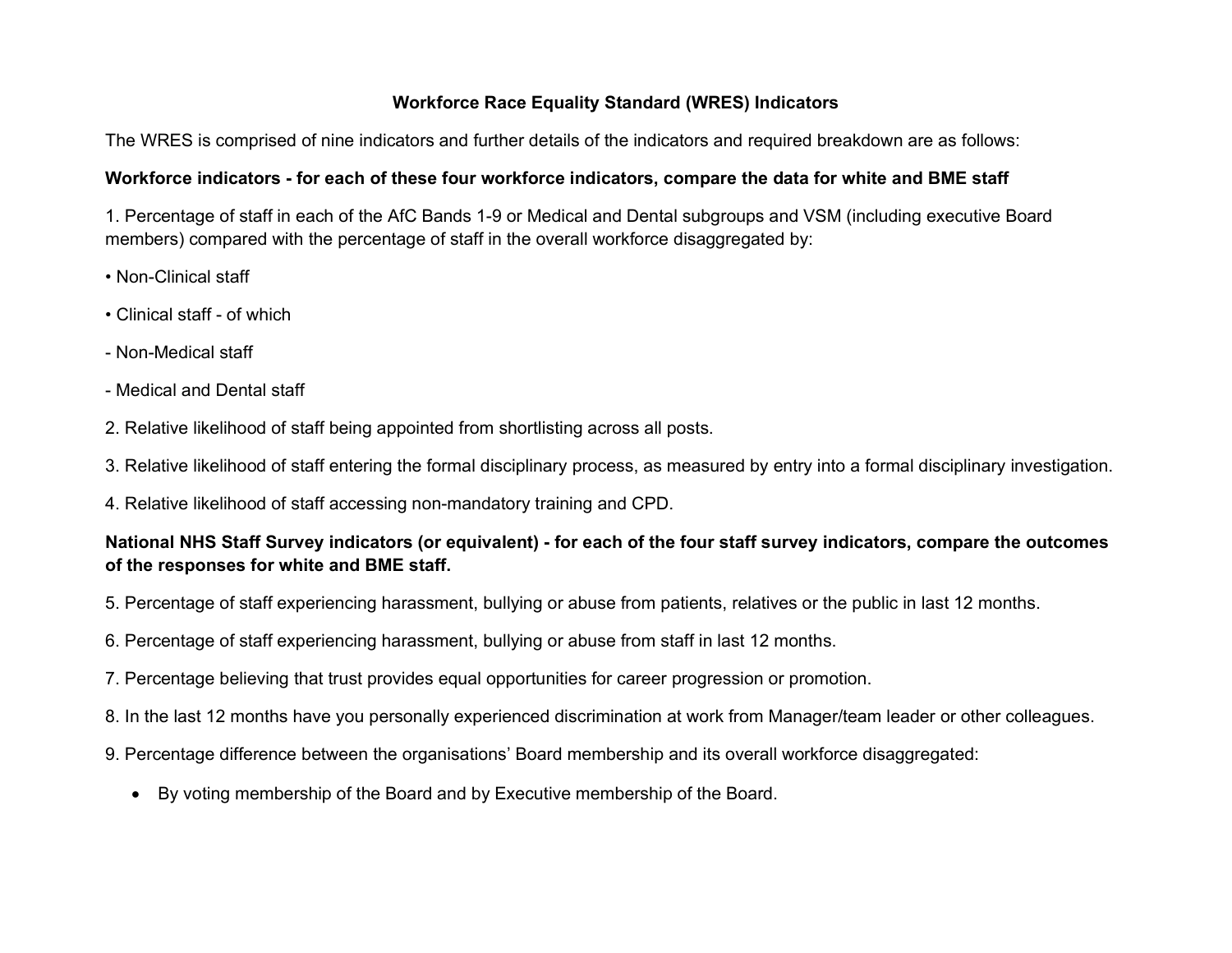| Theme 1; Representation, Recruitment and Retention |                                                             |                                               | Indicators 1, 2 and 9                  |                   |
|----------------------------------------------------|-------------------------------------------------------------|-----------------------------------------------|----------------------------------------|-------------------|
|                                                    |                                                             |                                               |                                        |                   |
|                                                    |                                                             |                                               |                                        |                   |
|                                                    | <b>Action</b>                                               | <b>Responsibility/Contributors</b>            | <b>Status Update</b>                   | <b>Achieve By</b> |
| 1.1                                                | Review the Trusts recruitment process from vacancy to on    | <b>WRES Expert/Clinical Services</b>          | Review has commenced, preliminary      | <b>March 2022</b> |
|                                                    | boarding in line with NHSE/I, linking in with the wider     | Inclusion Lead in partnership with            | actions submitted to NHSE/I, full      |                   |
|                                                    | West Yorkshire and Harrogate System work to ensure          | Strategic Resourcing Manager.                 | review and recommendations to be       |                   |
|                                                    | consistency and best practice.                              |                                               | completed by March 2022.               |                   |
| 1.2                                                | Roll out inclusive recruitment and selection training model | Recruitment Team Manager,                     | Implementation commenced May           | September         |
|                                                    | to all staff that sit on appointment panels, including the  | working in partnership with the               | 2021 targeting top 60 most frequent    | 2022              |
|                                                    | unbiasing of recruitment and values based practice.         | Diversity and Inclusion Project               | recruitment panel chairs.              |                   |
| 1.3                                                | Review policies and practices and undertake equality        | Manager.<br>Associate Director of Employment, | At each policy's review date via       | Ongoing           |
|                                                    | impact assessment on both HR and operational policies       | in partnership with Head of                   | <b>Employment Policy Review Group,</b> |                   |
|                                                    | and processes, for issues of systemic discrimination by     | Diversity and Inclusion and Staff             | process in place July 2021.            |                   |
|                                                    | involving BME staff (and other staff equality groups).      | network Chairs/Vice Chairs.                   |                                        |                   |
|                                                    |                                                             |                                               |                                        |                   |
| 1.4                                                | To establish and develop Cultural Inclusion Ambassador      | Head of Diversity and Inclusion,              | Role developed working in              | March 2022        |
|                                                    | (independent person) role, to advise and constructively     | working in partnership with                   | partnership with RCN, recruitment      |                   |
|                                                    | challenge recruitment processes to help eliminate any       | Associate Director of Employment.             | commenced September 2021. Roles        |                   |
|                                                    | potential bias.                                             |                                               | to be operational by March 2022.       |                   |
|                                                    |                                                             |                                               |                                        |                   |
|                                                    |                                                             |                                               |                                        |                   |
| 1.5                                                | Introduce/Develop campaigns, resources, guides and tools    | WREN staff network, in partnership            | A variety of campaigns have been       | December          |
|                                                    | to help leaders and individuals have productive and 'safe'  | with Communications Team and                  | undertaken. Communications and         | 2021              |
|                                                    | conversations about race.                                   | Head of Diversity and Inclusion.              | engagement yearly plan to be           |                   |
|                                                    |                                                             |                                               | finalised by December 2021.            |                   |
| 1.6                                                | Review representative recruitment panel approach for        | Head of Diversity and Inclusion,              | Requirement for ethnic minority        | March 2022        |
|                                                    | senior roles and expand further roll out with Cultural      | working in partnership with                   | panel members for senior roles (B8c    |                   |
|                                                    | Inclusion Ambassadors (see action 1.5).                     | Associate Director of Employment              | and above) introduced in 2020.         |                   |
|                                                    |                                                             | and Recruitment Team.                         | Review to commence in December         |                   |
|                                                    |                                                             |                                               | 2021 and expand to senior roles at     |                   |
|                                                    |                                                             |                                               | B8a and above.                         |                   |
| 1.7                                                | Review and analyse Trust Medical WRES data and develop      | Medical Directorate Manager and               | Review and planning has                | January 2022      |
|                                                    | plans for positive action to address disparity.             | Head of Diversity and Inclusion.              | commenced.                             |                   |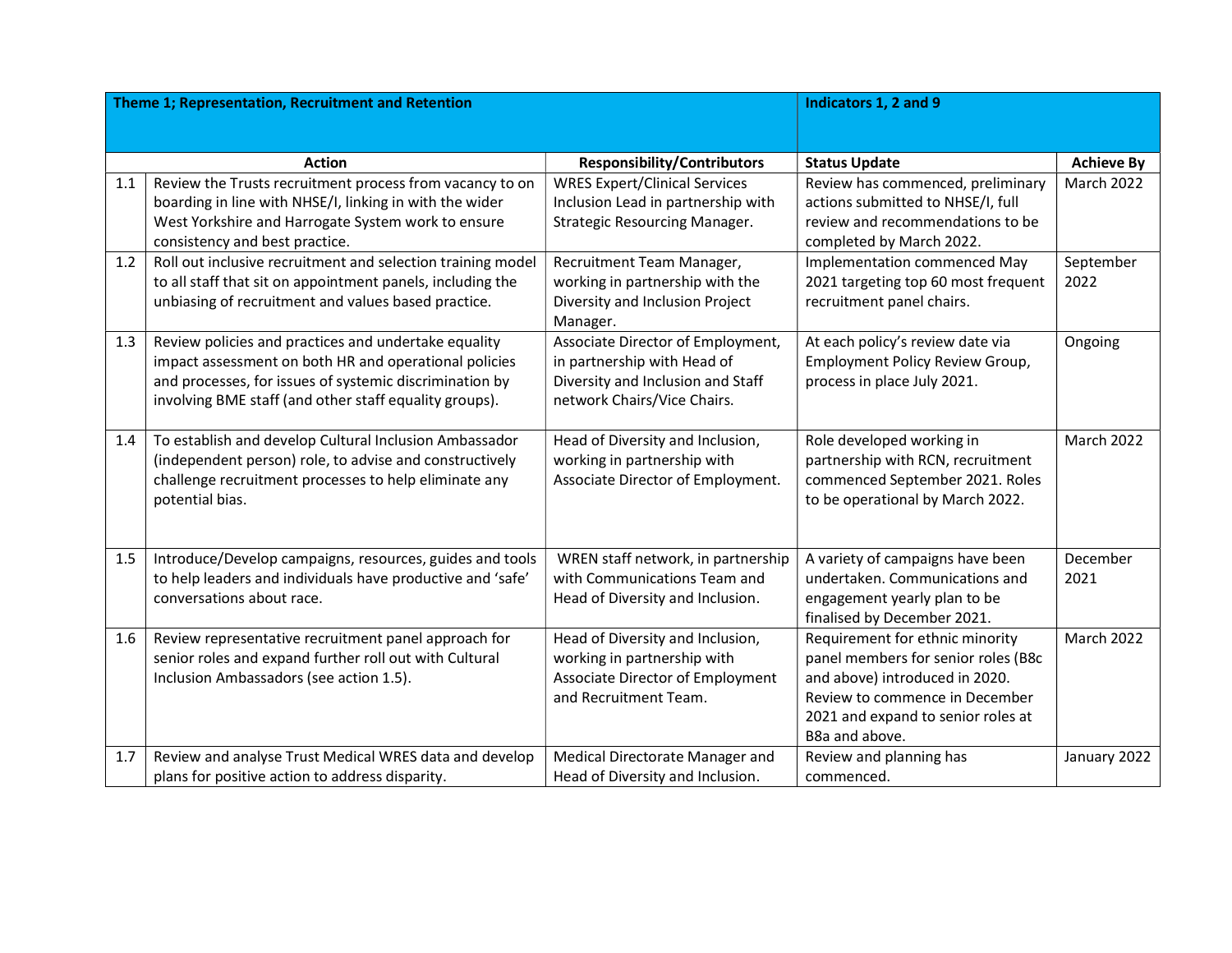| Theme 2; Leadership, Learning and Development |                                                                                                                                                                                                                                                                                                   |                                                                                                                                                                                                                                               | <b>Indicators 2 and 4</b>                                                                                                                                                             |                   |
|-----------------------------------------------|---------------------------------------------------------------------------------------------------------------------------------------------------------------------------------------------------------------------------------------------------------------------------------------------------|-----------------------------------------------------------------------------------------------------------------------------------------------------------------------------------------------------------------------------------------------|---------------------------------------------------------------------------------------------------------------------------------------------------------------------------------------|-------------------|
|                                               |                                                                                                                                                                                                                                                                                                   |                                                                                                                                                                                                                                               |                                                                                                                                                                                       |                   |
|                                               | <b>Action</b>                                                                                                                                                                                                                                                                                     | <b>Responsibility/Contributors</b>                                                                                                                                                                                                            | <b>Status Update</b>                                                                                                                                                                  | <b>Achieve By</b> |
| 1.1                                           | Continue delivery and development of Reciprocal<br>Mentoring to give senior managers greater insights into<br>the context and experience of BME colleagues in the<br>workplace, with the aim to extend across other<br>protected groups.                                                          | Head of Diversity and Inclusion in<br>partnership.                                                                                                                                                                                            | Pilot programme commenced -<br>October 2020; mid programme<br>evaluation completed-September<br>2021. Programme completion and<br>evaluation planned- March 2022.                     | April 2022        |
| 1.2                                           | Embed Cultural Intelligence (CQ) and Inclusion learning<br>and development; to expand the learning more widely<br>across the Trust for example through participating in<br>reciprocal mentoring.                                                                                                  | Head of Organisational Development<br>in partnership with Head of Diversity<br>and Inclusion.                                                                                                                                                 | Evaluate the pilot of Cultural<br>Intelligence and Inclusive Leadership<br>programme and develop future<br>delivery options- December 2021.<br>Roll out programme- September<br>2022. | September<br>2022 |
| 1.3                                           | Evaluate and develop the 'Moving Forward' career<br>development programme aimed at supporting BAME<br>staff at Bands 5 and 6, in partnership with South West<br>Yorkshire, Bradford District Care and Mid Yorkshire NHS<br>Trusts.                                                                | Learning and Organisational<br>Development Lead.                                                                                                                                                                                              | Partnership programme commenced<br>in 2021 and due to be completed by<br>June 2022.                                                                                                   | <b>June 2022</b>  |
| 1.4                                           | Increase awareness of the opportunities for training,<br>continuous professional development (CPD) and work-<br>based learning, through promotion of the West<br>Yorkshire and Harrogate System, regional, and national<br>programmes and event through internal<br>promotion/communications etc. | Working in partnership with our Head<br>of Diversity and Inclusion,<br>organisational Development,<br><b>Workforce Race Equality Network</b><br>(WREN), West Yorkshire and<br>Harrogate System leads and Trust<br><b>Communications Team.</b> | Workshops, events and programmes<br>actively promoted as they become<br>available.                                                                                                    | Ongoing           |
| 1.5                                           | Review our WREN staff network and identify options for<br>closer involvement with the Trust Board.                                                                                                                                                                                                | Head of Diversity and Inclusion in<br>partnership with WREN network chair<br>and Board Executive sponsor.                                                                                                                                     | Review process to be agreed by<br>November 2021.                                                                                                                                      | March 2022        |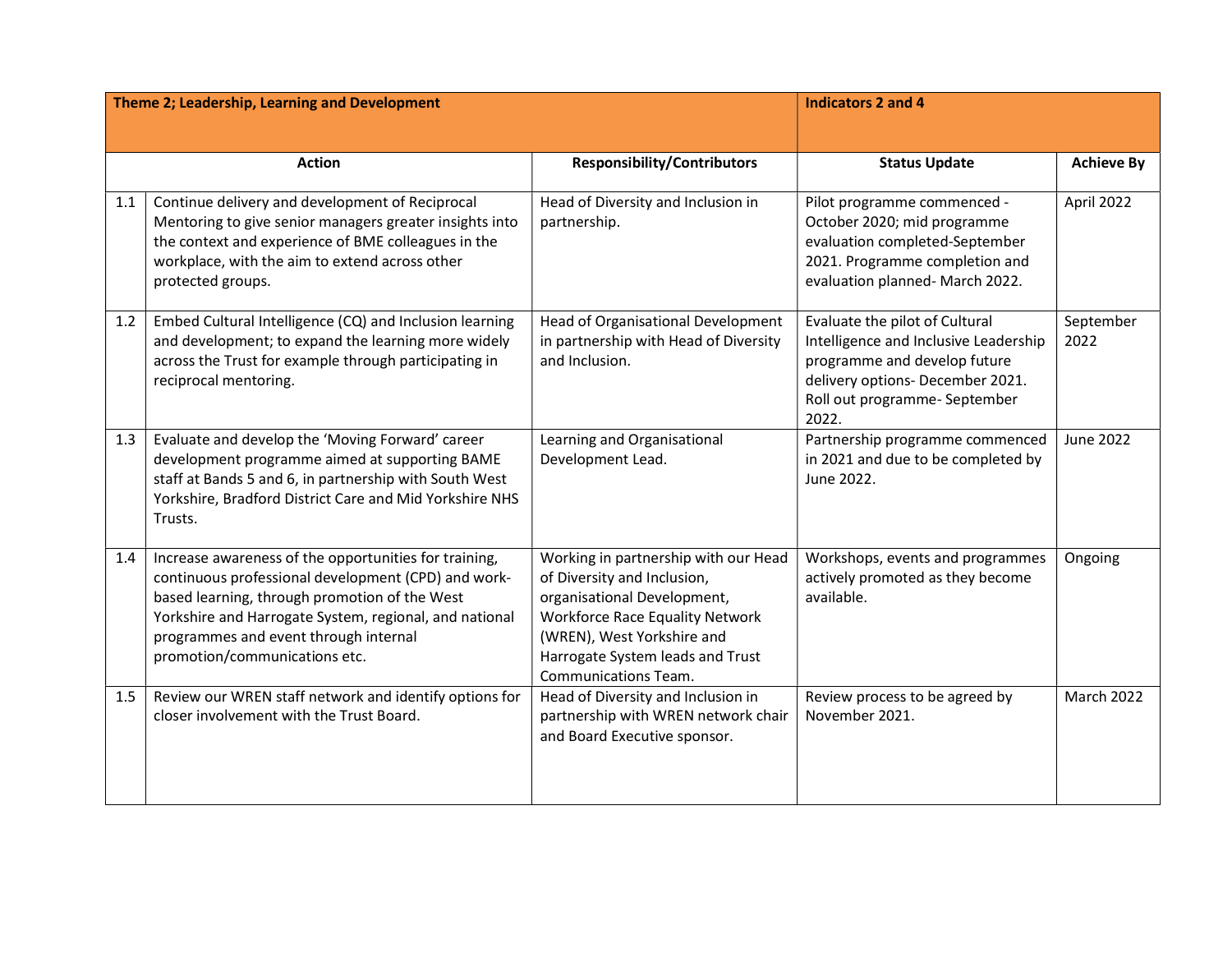| <b>Theme 3; Formal Procedures</b> |                                                          |                                     | <b>Indicator 3</b>                    |                                         |                   |
|-----------------------------------|----------------------------------------------------------|-------------------------------------|---------------------------------------|-----------------------------------------|-------------------|
|                                   |                                                          |                                     |                                       |                                         |                   |
|                                   |                                                          |                                     |                                       |                                         |                   |
|                                   | <b>Action</b>                                            |                                     | <b>Responsibility/Contributors</b>    | <b>Status Update</b>                    | <b>Achieve By</b> |
| 1.1                               | Implement revised disciplinary process, incorporating a  | HR Business Partner.                |                                       | In progress, engagement on revised      | January 2022      |
|                                   | values based approach, using recommendations and         |                                     |                                       | process and approach being              |                   |
|                                   | feedback from our internal Workforce Race Equality       |                                     |                                       | undertaken- implement by January        |                   |
|                                   | Network and national best practice.                      |                                     |                                       | 2022.                                   |                   |
|                                   |                                                          |                                     |                                       |                                         |                   |
| 1.2                               | Update and develop training on the use of formal and     | HR Employee Relations Lead, working |                                       | Training to be reviewed and revised     | January 2022      |
|                                   | informal disciplinary procedures, incorporating a person |                                     | in partnership with Diversity and     | by February 2022 (in line with          |                   |
|                                   | centred values based approach and [un]conscious          |                                     | Inclusion Project Manager.            | revised disciplinary process).          |                   |
|                                   | bias/cultural competence to managers.                    |                                     |                                       |                                         |                   |
|                                   |                                                          |                                     |                                       |                                         |                   |
| 1.3                               | To establish and develop Cultural Inclusion Ambassador   | Head of Diversity and Inclusion,    |                                       | Role developed working in               | January           |
|                                   | (independent person) role, to advise and constructively  |                                     | working in partnership with HR        | partnership with RCN, recruitment       | 2022              |
|                                   | challenge disciplinary processes and practice to help    |                                     | <b>Business Partner and Associate</b> | commenced September 2021.               |                   |
|                                   | eliminate any potential bias.                            | Director of Employment.             |                                       |                                         |                   |
|                                   |                                                          |                                     |                                       | Indicators 5,6, 7 and 8                 |                   |
| Theme 4; People Experience        |                                                          |                                     |                                       |                                         |                   |
|                                   |                                                          |                                     |                                       |                                         |                   |
|                                   |                                                          |                                     |                                       |                                         |                   |
|                                   | <b>Action</b>                                            |                                     | <b>Responsibility/Contributors</b>    | <b>Status Update</b>                    | <b>Achieve By</b> |
| 1.1                               | Develop guidance regarding the prevention of             |                                     | Head of Diversity and Inclusion with  | Task group planned to be                | March 2022        |
|                                   | discrimination, harassment or abuse from patients and    |                                     | support from Associate Director of    | established by November 2021, with      |                   |
|                                   | service users. This will provide clear guidance for      | People Experience.                  |                                       | clinical service, health and safety and |                   |
|                                   | managers on how to manage such situations, and           |                                     |                                       | staff network representatives to co-    |                   |
|                                   | empower colleagues to ensure cases are promptly          |                                     |                                       | develop and promote the guidance.       |                   |
|                                   | reported and robustly dealt with.                        |                                     |                                       |                                         |                   |
| 1.2                               | Undertake a review, using root                           |                                     | Head of Diversity and Inclusion in    |                                         | <b>March 2022</b> |
|                                   | cause analysis, of workforce bullying and harassment     |                                     | partnership with HR and Workforce     |                                         |                   |
|                                   | data, to identify trends, clinical areas, professional   | Information.                        |                                       |                                         |                   |
|                                   | groups where detailed interventions are required.        |                                     |                                       |                                         |                   |